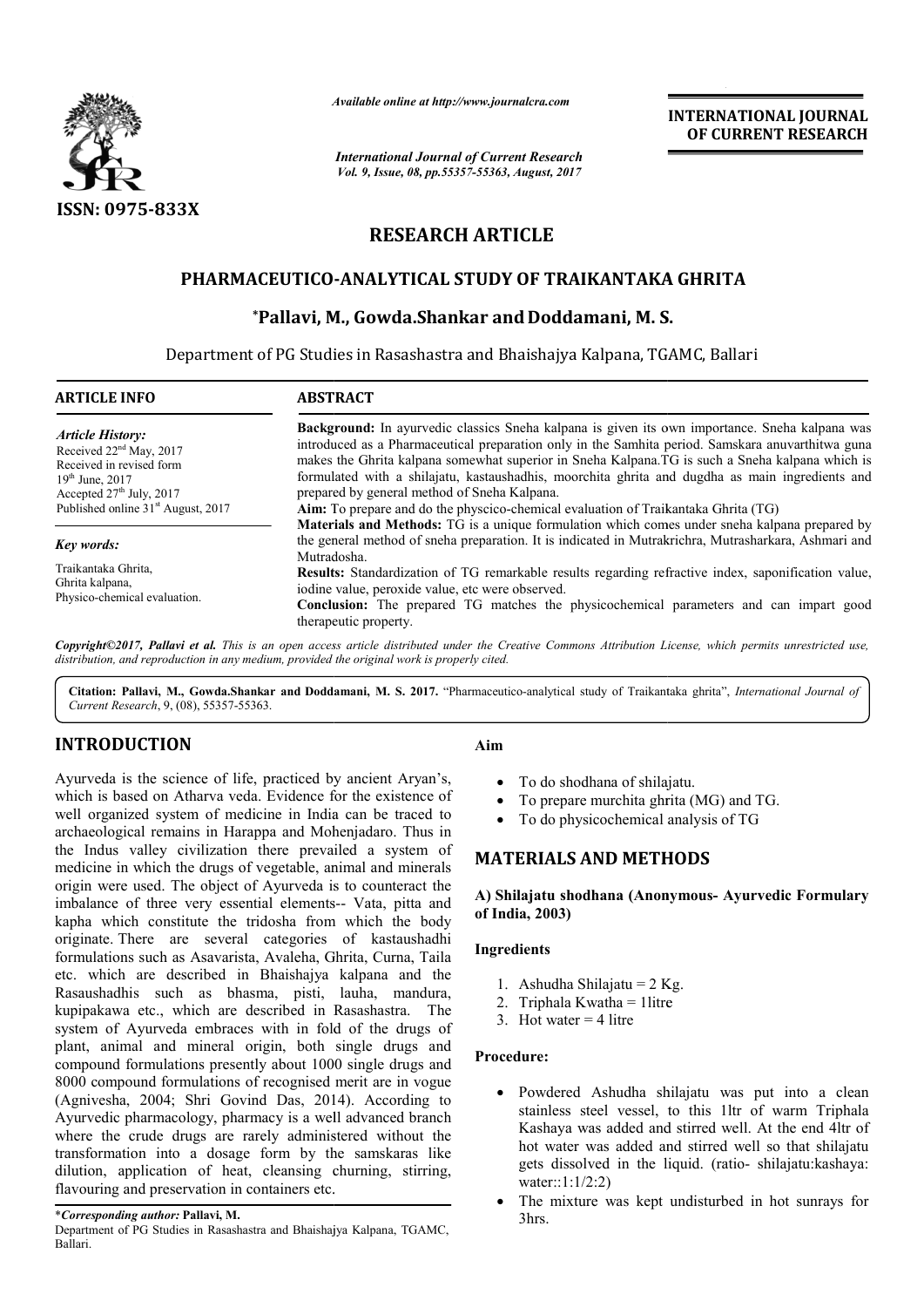- After 3hrs the undisturbed mixture was macerated well and filtered. The external impurities like sand, mud, etc were filtered and the supernatant was kept in another vessel.
- To the soild filtrate obtained again some quantity of hot water was added and kept in sunlight.
- The collected supernatant liquid was kept in strong sunlight for suryatapi method of shodhana.
- The container was covered with a lid every day after sunset.
- The creamy layer so formed was collected, which is shudha shilajatu.
- Hot water was added periodically with a gap of 3-5 days.
- The process was carried out for 2months.

# **Observation:**

- The color of supernatant liquid was Dark brown in color.
- The collected Sudha Shilajatu was sticky and pitch black in color.
- The collected shilajatu was dried in shade to remove the left over moisture.

# **Precautions:**

- The suryatapi method of shodhana should be carried in strong sunrays, in summer.
- Sufficient quantity of hot water should be added so that there is adequate space for layer formation.
- The so formed creamy layer of Shilajatu should be collected carefully without disturbing the supernatant fluid.

# **Method of preparation**

- All the kalka dravyas were made into coarse powder form, and then kalka was prepared with matulunga swarasa.
- Go Ghrita was taken in a steel vessel and heated on manadgni.
- Kalka was added slowly to the ghrita when it was warm and stirred simultaneously.
- When kalka became brown in color, water was added 4times to the of sneha.
- Mandagni was maintained throughout the process with intermittent stirring.
- Heating duration was adjusted so as to complete the sneha paka till the sneha sidhi lakshana appear and then sneha paka is complete.
- The vessel was taken out of the fire and ghrita was filtered through a clean cloth in its warm state.
- Moorchita ghrita was stored in a glass container.

# **Precautions**

- Continuous stirring was carried out to protect from charring of kalka, especially at the last stage.
- Big size vessel was taken to avoid the loss of ghrita.
- Care should be taken while adding kalka and water to the warm ghrita.

# **C)Preparation of TG**

# **Purvakarma**

**I.** Preparation of kashaya for TG (Sharangadhara, 2012)

## **Table 1. Observations of MG**

| Day   | Time                | Observation                                                         |            |
|-------|---------------------|---------------------------------------------------------------------|------------|
| Day 1 | 10:00am             | Fire ignited and kept on mandagni.                                  |            |
|       | 10:15am             | Slight boiling of ghrita observed. Ghrita was light yellow colored. |            |
|       | 10:20am             | Kalka was added and Froath appeared.                                |            |
|       |                     | Water was added and stirred well.                                   |            |
|       | 11:00am             | Slight bubbles observed.                                            |            |
|       | 12:00 <sub>pm</sub> | Bubble and sound appeared. Smell of kalka dravya was appreciable.   |            |
|       | $2:00 \text{pm}$    | Occational stirring done                                            |            |
|       | 3:00 <sub>pm</sub>  | Agni was switched off.                                              |            |
| Day 2 | 10:00am             | Agni ignited and kept on mandagni.                                  |            |
|       | 1:00 <sub>pm</sub>  | Sound and bubbles continued                                         |            |
|       | $2:00 \text{pm}$    | Stirring continued                                                  |            |
|       | 3:00 <sub>pm</sub>  | Varti was formed but moisture present                               |            |
|       |                     | When kalka put on fire sound appeared                               | mridu paka |
|       |                     | Phena was seen at circumference of the vessel.                      |            |
|       | 4:00 <sub>pm</sub>  | Kalka started getting like bolus.                                   |            |
|       |                     | Continuous stirring done to avoid sticking at the base              |            |
|       | 4:30 <sub>pm</sub>  | When kalka was put in between the                                   |            |
|       |                     | fingers and no moisture was observed.                               |            |
|       |                     | Phena shanti observed                                               | madhyama   |
|       |                     | When kalka was put on fire no                                       | paka       |
|       |                     | Sound was observed.                                                 |            |
|       | $5:00 \text{pm}$    | A layer of ghrita remained at the upper portion of the vessel       |            |
|       |                     | Siddhi lakshanas were confirmed and boiling was stopped.            |            |
|       |                     | Ghrita was dark yellow in color.                                    |            |

# **B)Ghrita Murchana (Shri Govind Das, 2014)**

## **Ingredients:**

Haritaki - 75gms, Vibhitaki - 75 gms, Amalaki -75 gms, Musta -75 gms, Haridra -75 gms, Matulunga Swarasa - 75Ml. Ghrita - 1200 gms. Water  $-4.8$  litres

# **Ingredients:** Kashaya dravya – 1500g

- 1. Gokshura -250g each
- 2. Ela -250g each
- 3.Pashanabheda-250g each
- 4. Yasti madhu-250g each
- 5. Satavari -250g each6. Shilajatu -250g each Water -12000ml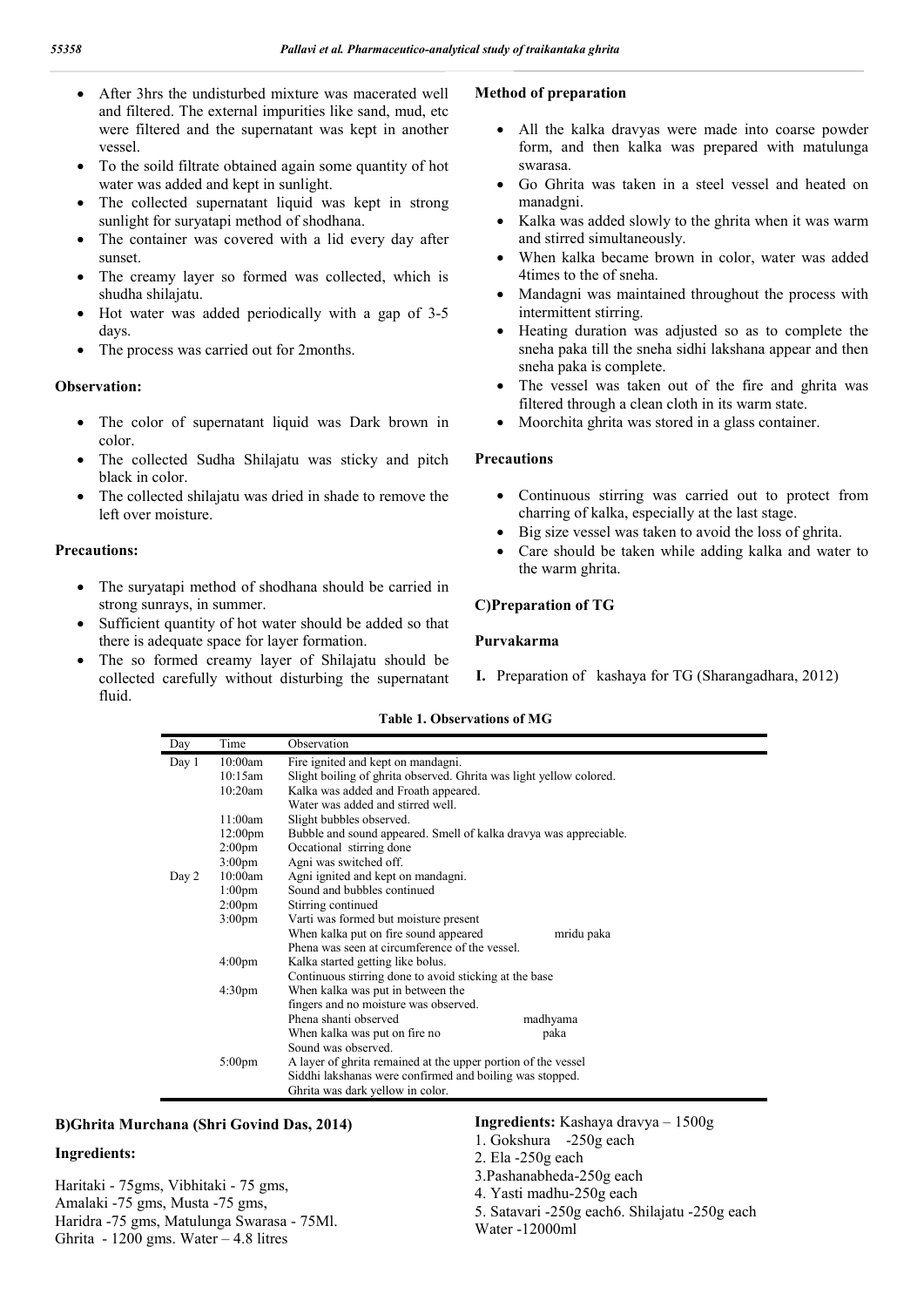# **Method of preparation**

- Gokshura, Ela, Pashanabheda, Gokshura, Ela, Pashanabheda, Yastimadhu, Satavari were made into coarse powder. To this 8 times of water was added and the coarse powder was mixed. Boiling was continued till it reduced to  $\frac{1}{4}$  th.
- To this kashaya 250g of shilajatu was added and mixed well till it gets completely dissolved in kashaya.
- **II.** Preparation of kalka for TG (Sharangadhara, 2012)

**Ingredients :**Darbha -20.83gDraksha -20.83g Musta -20.83gPippali-20.83g Vasuka-20.83gVasira-20.83g Kasa-20.83g Ikshu moola-20.83g Matsyakshi-20.83g

#### **Method of preparation**

- Pippali and musta were dried in shade and made into powder.
- Arka, drabha mula, draksha, vasira, ikshumula, kasa, matsyakshi were taken in wet form.
- Kalka was prepared by adding very little quantity of water.
- Pre heating of Go- dugdha was done.
- As the ghrita, kalka, kashaya starts slightly boiling, Go dugdha was added and stirred simultaneously. Boiling was carried out in mandagni.
- The boiling was continued till sneha siddhi lakshanas were achieved.

# **Paschat karma**

- The prepared TG was filtered by a clean cloth when it was warm.
- Total time taken to complete the process was 14hrs.
- The collected ghrita was stored in a clean air tight container.
- In liquid state, TG was having brownish colour. After solidifying attained yellowish green colour.

# **RESULTS**

#### **Table 3. Loss/gain of final product**

| Sl.No          | Drug                | Initial<br>weight | Final<br>weight | Yield      | Loss<br>/Gain  |
|----------------|---------------------|-------------------|-----------------|------------|----------------|
| $\overline{c}$ | Shilajatu<br>Ghrita | 2000g<br>1200ml   | 800g<br>830ml   | 40%<br>70% | 1200g<br>370ml |
| ٩              | murchana<br>TG      | 750ml             | 650ml           | 86.67%     | 100ml          |

#### **Table 2. Observations of TG**

| Day   | Time                | Observation                                                                                                                                 |
|-------|---------------------|---------------------------------------------------------------------------------------------------------------------------------------------|
| Day 1 | 12:00 <sub>pm</sub> | Fire was ignited and kept on mandagni.                                                                                                      |
|       | 12:20 <sub>pm</sub> | Ghrita started slightly boiling. Kalka was added slowly and Froath was formed.                                                              |
|       | 12:30 <sub>pm</sub> | Kashaya was added and stirred simultaneously and kept for boiling. Color changed to dark brown                                              |
|       | 1:00 <sub>pm</sub>  | Pre heated godugdha was added slowly and stirred well.                                                                                      |
|       | 2:00 <sub>pm</sub>  | Color of ghrita changed to light brown                                                                                                      |
|       | 3:00 <sub>pm</sub>  | Bubbles and sound observed.                                                                                                                 |
|       | 4:00 <sub>pm</sub>  | Aroma of kalka and kashaya were appreciable.                                                                                                |
|       | $5:00 \text{pm}$    | Stirring continued                                                                                                                          |
|       | $6:00 \text{pm}$    | Agni turned off.                                                                                                                            |
| Day 2 | 9:00am              | Fire ignited and kept on mandagni.                                                                                                          |
|       | 9:30am              | Slight boiling started.                                                                                                                     |
|       | 11:00am             | Continuous stirring was done.                                                                                                               |
|       | 12:00 <sub>pm</sub> | Color was yellowish brown.                                                                                                                  |
|       | 1:00 <sub>pm</sub>  | Kalka started becoming like a bolus                                                                                                         |
|       | $2:00 \text{pm}$    | Bubbling and sound observed. Kalka started adhering to the base. Continuous stirring was done.                                              |
|       | 3:00 <sub>pm</sub>  | Mrudupaka lakshana: Minimal phena was observed. Varti was not properly formed, had moisture in it Kalka when put on fore<br>produced sound. |
|       | 4:00 <sub>pm</sub>  | Varti vat lakshana was observed                                                                                                             |
|       | 4:30 <sub>pm</sub>  | Madhyama paka lakshana: Phena shanti was observed. No sound was heard when kalka was put on fire.                                           |
|       |                     | Vartivak lakshana seen. Smell of the ingredients was appreciable.                                                                           |
|       | 5:00 <sub>pm</sub>  | Agni was turned off and vessel of ghrita was taken out from the stove                                                                       |
|       |                     |                                                                                                                                             |

#### **Pradhana karma**

Preparation of TG (Dr. Nisteshwar and Dr. Vidyanath, 2014)

**Ingredients:** Kashaya -3000ml Kalka – 187.5g Moorchita Ghrita- 750mlGo- Dugdha- 750ml

# **Method of preparation**

- A clean stainless steel container was taken and Moorchita Ghrita was added and kept on mandagni.
- Once ghrita gets heated kalka was added slowly with continuous stirring, next to this kashaya was added and stirred well.

#### **Table 4. Classical Parameters for Analysis of MG and TG**

| Test                         | Observation          |                      |
|------------------------------|----------------------|----------------------|
|                              | МG                   | TG                   |
| Varna                        | Yellowish            | Greenish yellow      |
| Gandha                       | Characteristic odour | Characteristic odour |
| Rasa                         | Tikta                | Tikta                |
| Kalka vattivat lakshana      | $^{+++}$             | $^{+++}$             |
| Shabda hina when put on agni | $^{+++}$             | $^{+++}$             |
| Phena shanty                 |                      |                      |

#### **Table 5. Organoleptic characters of M.G and T.G**

| Physical test | M.G              | ТG               |
|---------------|------------------|------------------|
| Colour        | Yellow           | Greenish yellow  |
| Odour         | Characteristic   | Characteristic   |
| Taste         | Mildly Acrid     | Acrid            |
| Appearance    | Semisolid liquid | Semisolid liquid |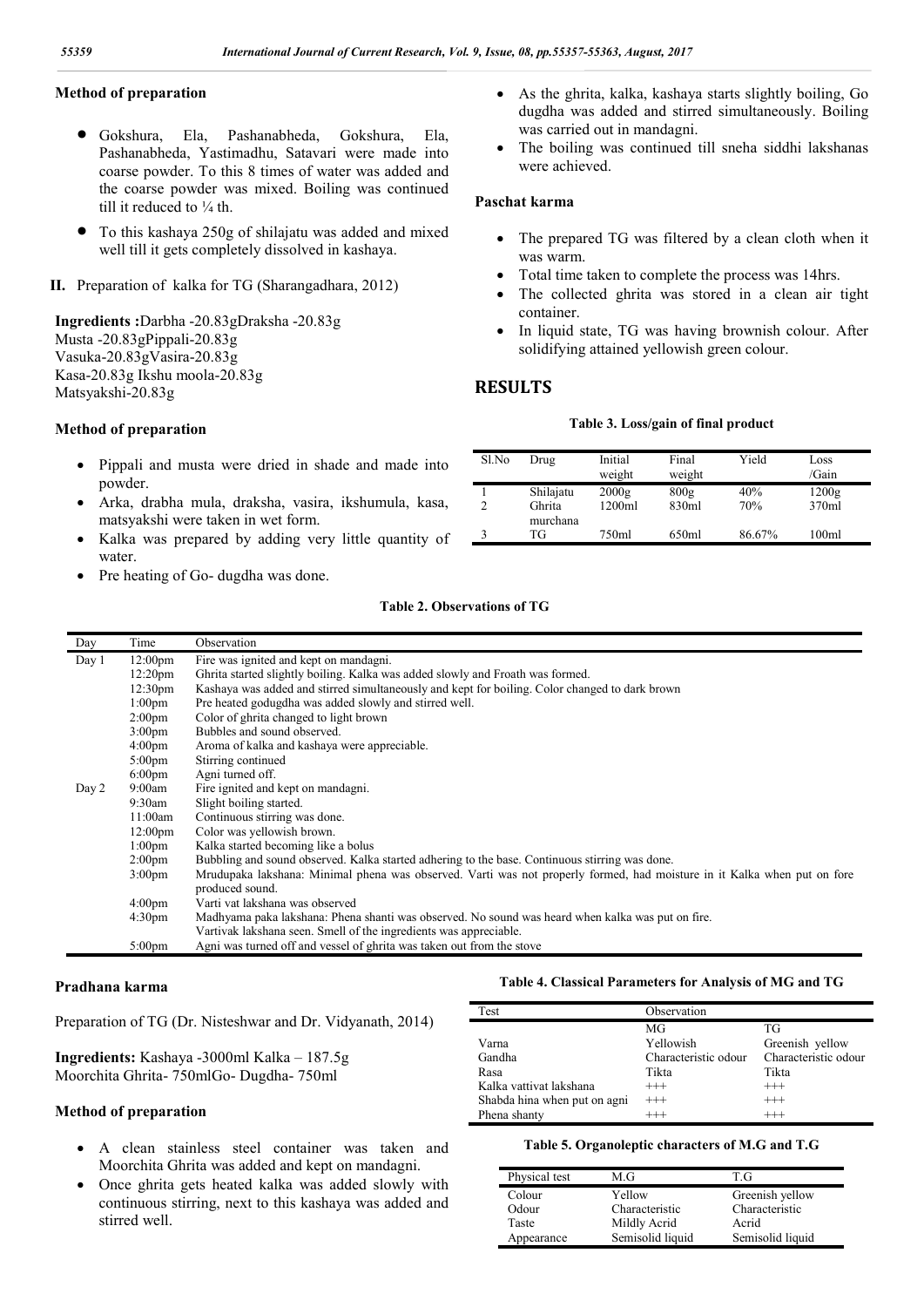**Table 6. Chemical tests of M.G and T.G**

| Parameter            |                  | Results $n = 3$ %w/w |
|----------------------|------------------|----------------------|
|                      | Murchita ghritha | Trikantaka ghritha   |
| Refractive index     | 1.46329          | 1.46279              |
| Specific gravity     | 0.9329           | 0.9257               |
| Acid value           | 0.54             | 1.02                 |
| Saponification value | 197.46           | 189.50               |
| Iodine value         | 34.93            | 36.55                |
| Peroxide value       | 0.6              | 1.0                  |

the preparation predominantly contains water soluble Active Botanical ingredients.

**b) Discussion on shilajatu shodhana:** The impurities of the substance cause several diseases and shows toxic effect. So it is advisable to administer the drug in pure form. The impure Shilajatu contains stony particles, sand, mud, wooden fibres and several metallic impurities. The following diseases will be caused if impure Shilajatu is used internally –

| Table 7. HPTLC: R <sub>f</sub> values of KALKA, KASHAYA, S.S, M.G and T.G At Long UV |  |
|--------------------------------------------------------------------------------------|--|
|--------------------------------------------------------------------------------------|--|

| Kalka               | Kashaya             | S.S                 | M.G                  | T.G                  |
|---------------------|---------------------|---------------------|----------------------|----------------------|
|                     | $0.03$ (F L Violet) | $0.03$ (F L Violet) | $0.14$ (FL. blue)    |                      |
|                     |                     |                     | $0.22$ (FL. blue)    | $0.22$ (FL. blue)    |
|                     | $0.08$ (F L Violet) | $0.09$ (F L Violet) |                      | $0.08$ (F L Violet)  |
| $0.10$ (F L Violet) |                     |                     |                      |                      |
| $0.12$ (F L Violet) | $0.12$ (F L Violet) | $0.14$ (F L Violet) |                      | $0.12$ (F L Violet)  |
| $0.16$ (F L Violet) |                     |                     | $0.51$ (F aqua blue) | $0.51$ (F aqua blue) |
|                     | $0.18$ (F L Violet) | $0.18$ (F L Violet) |                      |                      |
| $0.20$ (F L Violet) |                     |                     | $0.60$ (FD. blue)    | $0.60$ (FD. blue)    |
|                     | $0.24$ (F L Violet) | $0.26$ (F L Violet) | $0.66$ (D. green)    | $0.66$ (D. green)    |
|                     |                     | 0.29(F L Violet)    | $0.74$ (D. green)    | $0.74$ (D. green)    |
| $0.33$ (F L Violet) | $0.33$ (F L Violet) | $0.33$ (F L Violet) |                      |                      |
| $0.35$ (F L Violet) |                     | $0.38$ (F L Violet) |                      |                      |
|                     | $0.38$ (F L Violet) |                     | $0.89$ (FD. blue)    | $0.89$ (FD. blue)    |
| $0.41$ (F L Violet) | $0.41$ (F L Violet) |                     | $0.96$ (FD. blue)    | 0.96 (FD. blue)      |
|                     |                     | $0.46$ (F L Violet) |                      |                      |
|                     | $0.46$ (F L Violet) | $0.52$ (F L Violet) |                      |                      |
|                     | $0.55$ (F L Violet) | $0.73$ (F L Violet) |                      |                      |
|                     |                     | $0.77(F$ Violet)    |                      |                      |
| $0.61$ (F L Violet) |                     | $0.82$ (F Violet)   |                      |                      |
|                     | $0.64$ (F L Violet) |                     |                      |                      |
|                     | $0.71$ (F L Violet) |                     |                      |                      |
|                     | $0.76$ (F L Violet) |                     |                      |                      |
| $0.80$ (F L Violet) | $0.80$ (F L Violet) |                     |                      |                      |
| $0.88$ (F L Violet) | $0.88$ (F L Violet) |                     |                      |                      |
|                     | $0.94$ (F L Violet) |                     |                      |                      |
| $0.96$ (F L Violet) |                     |                     |                      |                      |

\*L-Light, D-Dark, F-Fluoroscence

 $*F$  – Fluorescent; L – Light; D – Dark

#### **Microbial load:**

**Table 8. Microbial load analysis of M.G**

| Sl. No. | <b>Dilutions</b>       | Number of Colonies (NOC) | CFU/ml |
|---------|------------------------|--------------------------|--------|
|         | Direct                 |                          |        |
|         | 1/10(10 <sup>1</sup> ) |                          |        |
|         | $1/100(10^2)$          |                          |        |

No microbial contamination is observed in MG

**Table 9. Microbial load analysis of TG**

| Sl. No. | <b>Dilutions</b>       | Number of Colonies (NOC) | CFU/ml |
|---------|------------------------|--------------------------|--------|
|         | Direct                 |                          |        |
|         | 1/10(10 <sup>1</sup> ) |                          |        |
|         | $1/100(10^2)$          |                          |        |

No microbial contamination is observed in TG.

# **DISCUSSION**

**a) Discussion on sneha kalpana:** Ghritas are ayurvedic lipid based preparations in which oil or ghee is boiled with prescribed kashaya (polyherbal decoction) and kalka (fine paste of herbs) until the evaporation of aqueous phase transfers the contents into oily phase. The polyherbal decoction used in

- 1. Murcha (unconsciousness)
- 2. Bhrama (giddiness)
- 3. Raktapitta (haemorrhage)
- 4. Shotha (oedema)
- 5. Agnimandya (dyspepsia)
- 6. Malabandha (constipation)

So purification of Shilajatu is very essential. After purification it becomes brittle.

**c) Discussion on Ghrita murchana:** Even though the Murchana procedure is not mentioned in Samhita Granthas. Later granthas like Bhaishajya Ratnavali, etc have specific information on the Murchana Procedure. This is done to neutralize its impurities. *Ama* dosha may be considered as unwanted components in the raw *Ghrita*, like intermediate chemical constituents, dissolved gases, adulterants, plant toxins and moisture present in raw *ghrita* or developed due to long time storage. Dourgandha maybe caused due to the long term storage of the ghrita, before the preparation it is ensured that only pure and potent ghrita is taken for siddha Ghrita preparation. Through the process of Murchana the capacity of the Ghrita to absorb the active components of the drug is increased. Murchana helps in maintaining the necessary ratio of unsaturated and saturated fats suitable for human physiology.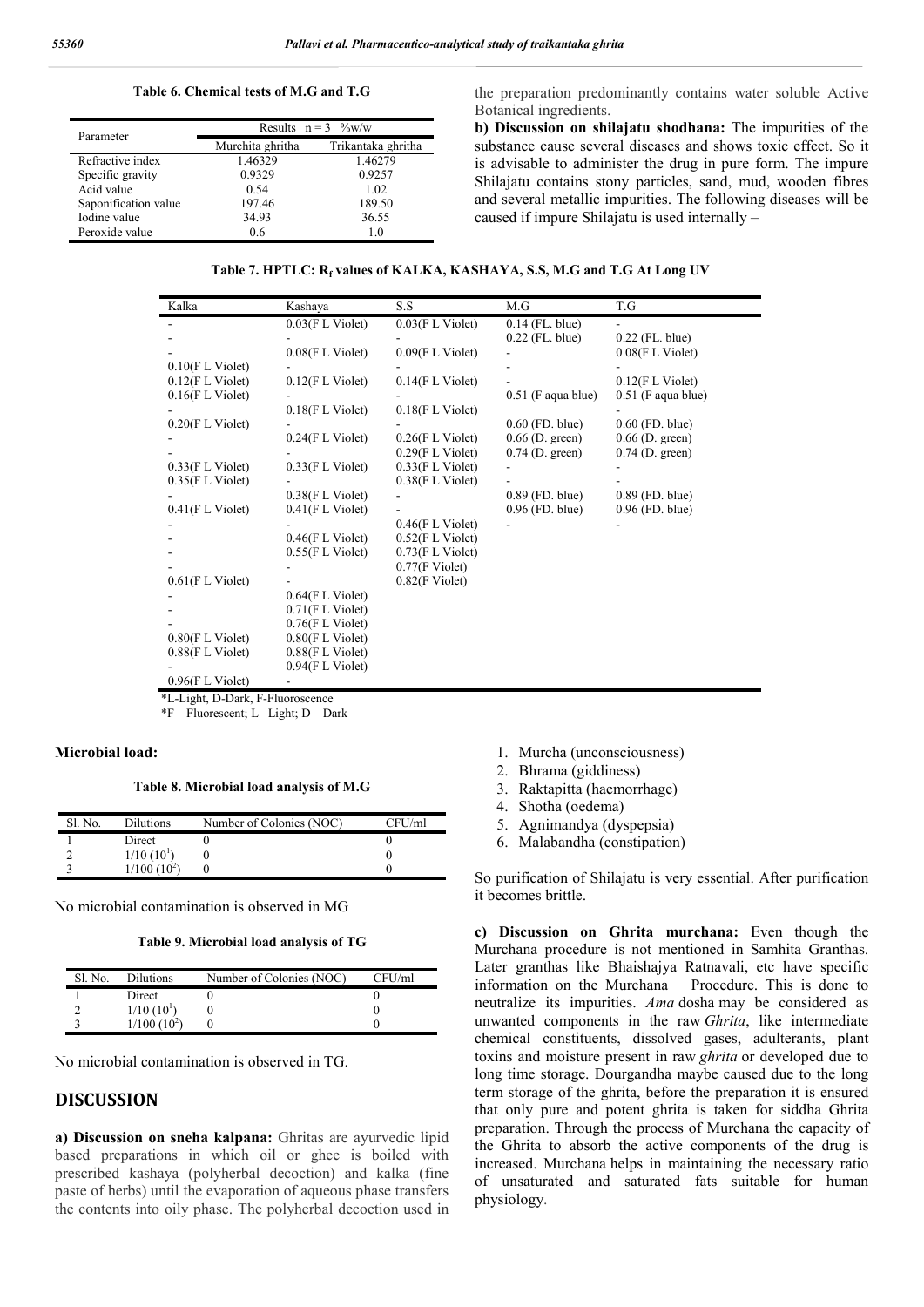# **Shilajatu Shodhana**



**Ingridents for shilajatu Shodhana process of shodhana** shudha shilajatu

# **Ghrita Murchana:**









**Ingredients** Procedure of Murchana





**Traikantaka ghrita**





VAKSH KASHA<br>KASHA<br>MULA KSHU HPAMARGA MULA ANCHANGA PIPPALI ARKA PANCHANGA MUSTA KSHA

**Kalka dravyas**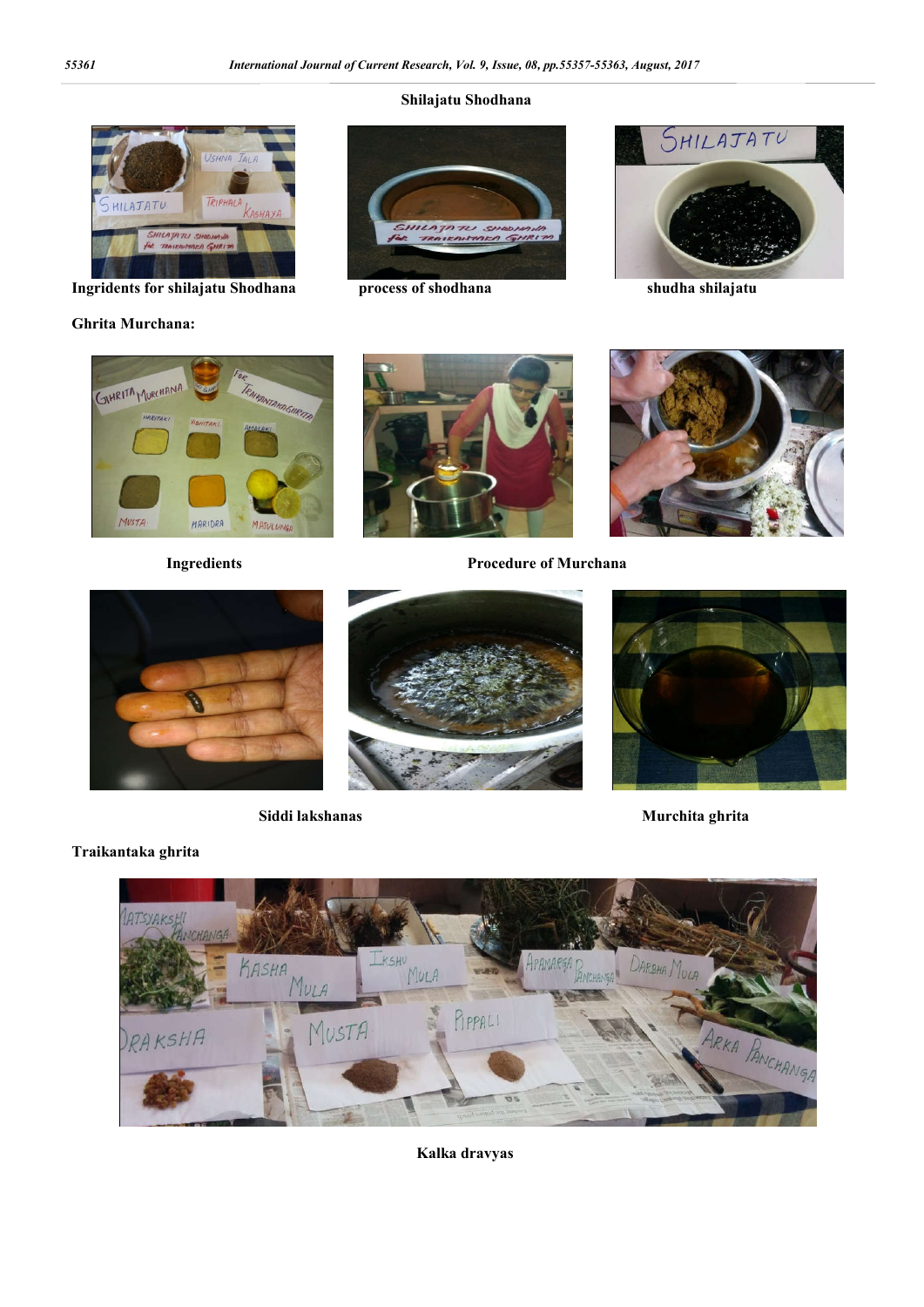

#### **Kashaya dravyas**



#### **Ingredients of TG**



**Process of preparation**

Hence pre-preparatory Murchana procedure is important to increase the potency of the siddha ghrita.

**d) Discussion on TG:** For the preparation of TG 15 raw materials were included and shilajatu was one of the ingredients. The procedure was followed according to the general method of preparation. Kashaya was prepared first, though shilajatu was included in the kashaya dravyas it was just dissolved in the kashaya when warm. As shilajatu is in the pure form and there might be a chance of losing the volatile constituents. Pre heated godugdha was used for the procedure. Preheating is required to remove the bacteria present in the raw milk.

Siddhi lakshanas: **Shabda heeno agni nikshepta**- suggests reduction of water i.e. extent of moisture content. When water remains in the *ghrita* it produces the cracking sound and this sound disappears gradually after reduction of water. When *kalka dravya* of *Sneha* was put on fire it did not produce any sound that indicated *kalka dravya* was devoid of moisture. **Phenashanti**- specifically for *Ghrita* suggests that there is no production of any gases resulting in absence of frothing. **Vartivat lakshana**- When *kalka dravya* was rolled between two fingers, it attains *varti* like shape that indicate proper sign of *Sneha paka*. During this stage the active component of *kalka* will properly assimilate in the *Ghee (Ghrita).* **Gandha varna rasodbhava**- suggest that production of desired specific